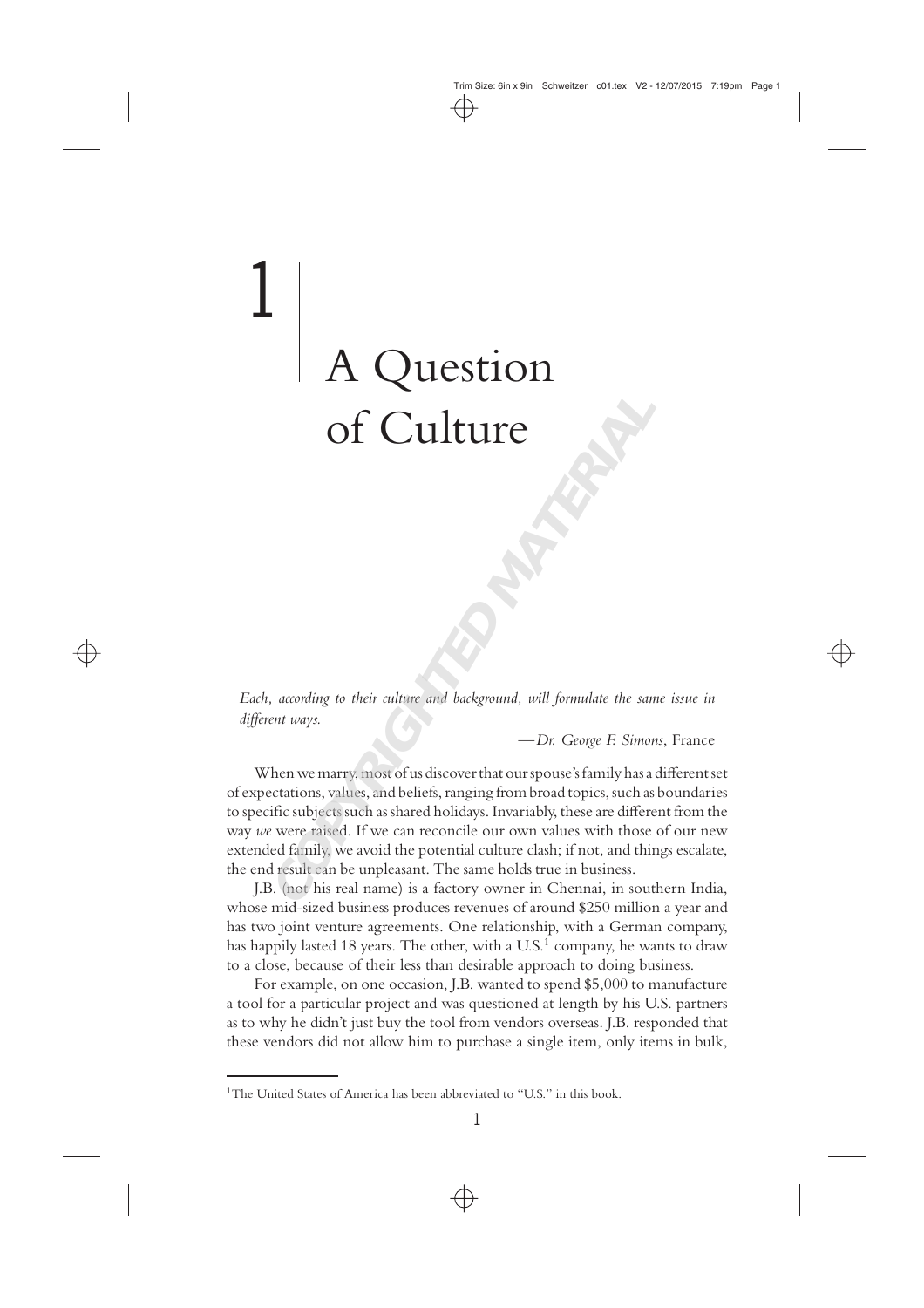### 2 Access to Asia

which he felt was wasteful and would incur unnecessary shipping costs. Overall, it was going to be considerably less expensive to make the part. After further laborious discussions, his U.S. partners reluctantly agreed.

In contrast, J.B.'s experience with the Germans is such that, "If I make a request, they will ask me if that is the best solution in my opinion. If I say yes, they trust my expertise." Why would J.B.'s experience with the Germans be so different than the experience with his U.S. partners? In short: cultural differences. But before examining this example further, let's explore what we mean by the word *culture*.

We use the word *culture* in many different contexts, including countries, organizations, and groups, and we talk about *cultural misunderstandings, cultural clashes, cultural fit,* and even *culture shock*. However, books and articles focused on cultural topics often neglect to define the term. Perhaps that is not surprising, considering the complexities involved in explaining culture.

Culture was originally an agricultural term, used in the Middle Ages, stemming from the Latin word *cultura,* meaning the care, cultivation, or honoring of the land; we still talk about *cultivating* plants. But since the early nineteenth century, culture also became associated with the beliefs, values, and customs of different civilizations. Culture is complex and hard to pin down with a single definition because it encompasses many subcomponents.

# **Culture**

Culture is the accumulation of life experiences spanning generations. *Sheida Hodge, Global Smarts*<sup>2</sup>

One place to start is to compare culture with similar but not synonymous concepts, such as identity, nationhood, values, and norms. Renowned intercultural researcher and the author of numerous books on this topic, including *Culture's Consequences,*<sup>3</sup> Geert Hofstede advises that culture is distinct from identity: Your identity has more to do with where and with whom you belong, as in *national identity,* or your identity within a particular group. Culture, on the other hand, is concerned with "the collective programming of the mind that distinguishes the members of one group or category of people from another."<sup>4</sup> In that regard, Hofstede considers culture to consist of "the unwritten rules of

<sup>2</sup>Sheida Hodge, *Global Smarts: The Art of Communicating and Deal Making Anywhere in the World* (New York: John Wiley & Sons, 2000).

<sup>3</sup>Geert Hofstede, *Culture's Consequences: Comparing Values, Behaviors, Institutions, and Organizations Across Nations,* 2nd edition (Thousand Oaks, CA: Sage Publications, 2001).

<sup>4&</sup>quot;Culture," Geert Hofstede, www.geerthofstede.nl/culture (accessed November 21, 2014).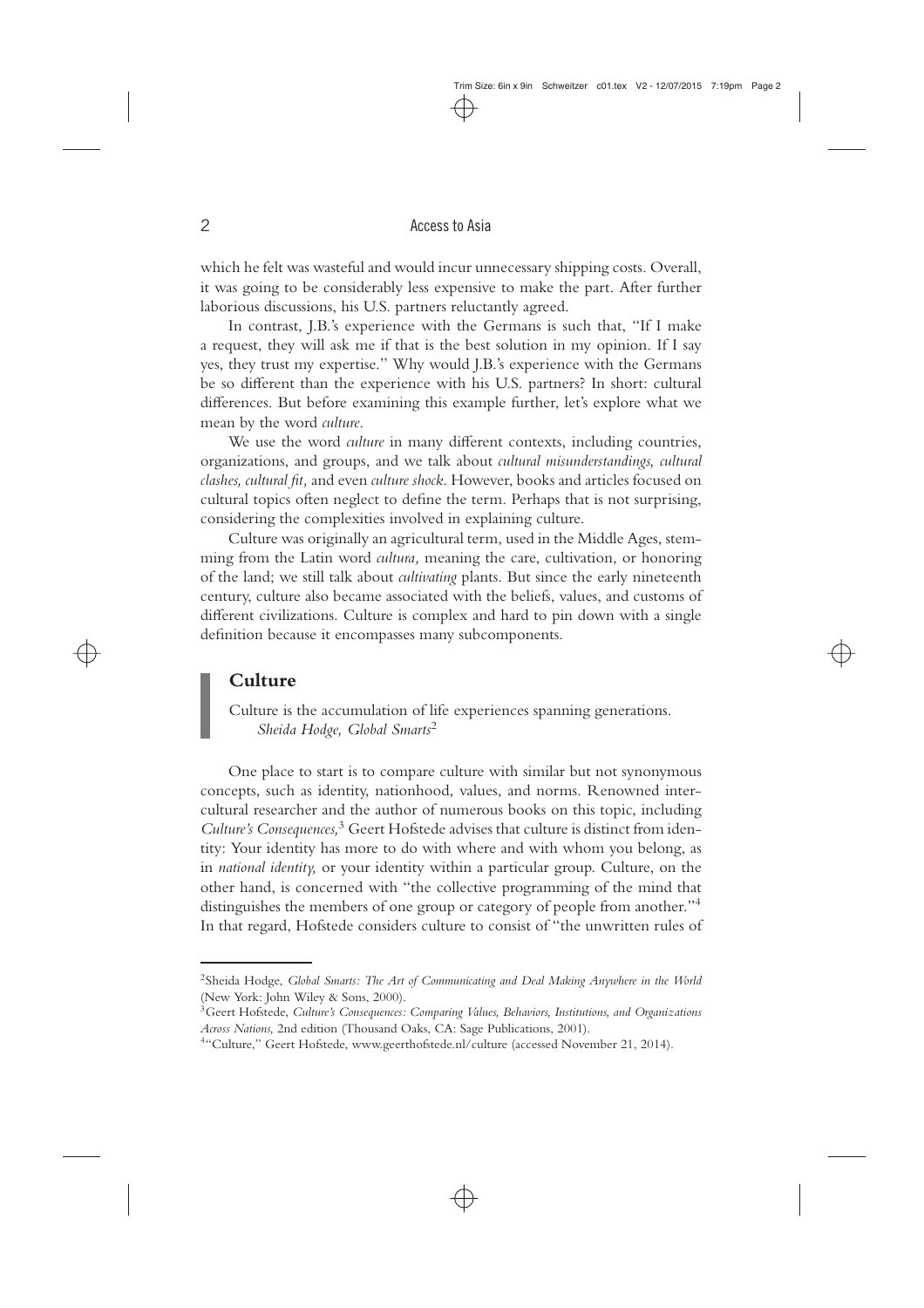### A Question of Culture 3

the social game."5 These are the rules we learn from observing what goes on in our specific environment, together with the learning we get from others, rather than something we are born knowing, such as the human propensity for smiling, or the fear of death, which are innate across all races.

Some of the earliest influences of Hofstede and others stemmed from research conducted by cultural anthropologists. For example, Florence Kluckhohn and Fred Strodtbeck's (1961) *value orientations* theory postulated six different types of beliefs, influences, and relationships. Kluckhohn and Strodtbeck differentiated them according to the following dimensions:

- Relationship with nature—especially the need for control
- Social structure—whether focused mostly on individuals or groups
- Appropriate goals—being or doing
- Time—past (traditions), present (current circumstances), or future (desires/goals)
- Basis of human nature—good or evil
- Conception of space—public or private

These anthropologically sound dimensions speak to all forms of community, including our business lives.

Culture is not synonymous with nationhood for the simple reason that just under 200 countries exist in the world today,<sup>6</sup> whereas, according to Richard Lewis, there are some 700 national and regional cultures.<sup>7</sup> Additionally, culture is not synonymous with concepts such as norms and values; it *encompasses* them.

# **Pattern Interrupt**

(M)any Japanese executives are reserved, polite, quiet, and rarely display emotion. Somewhere there is probably a loud, boisterous, gesticulating Japanese manager who is as emotional and imperious as any prima donna. Just because we haven't met him (or her) doesn't mean that no such person exists.

*Terri Morrison* and *Wayne A. Conaway*<sup>8</sup>

<sup>5</sup>Ibid.

<sup>6&</sup>quot;How Many Countries?," Infoplease, www.infoplease.com/ipa/A0932875.html (accessed November 21, 2014).

<sup>7</sup>Richard D. Lewis, *When Cultures Collide: Leading Across Cultures* (Boston: Nicholas Brealey International, 2006).

<sup>8</sup>Terri Morrison and Wayne A. Conaway, *Kiss, Bow, or Shake Hands,* 2nd edition (Avon, MA: Adams Media, 2006).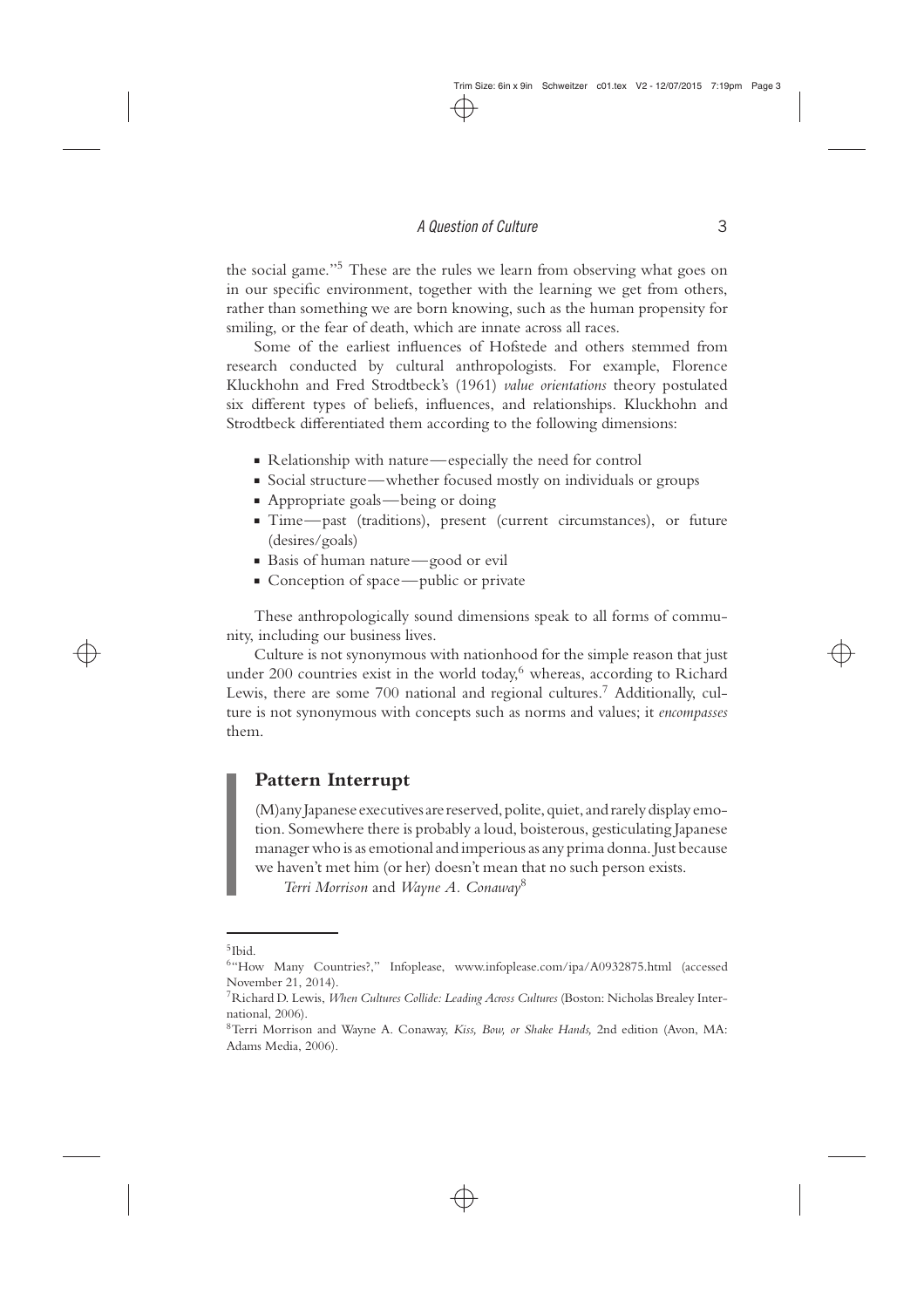Trim Size: 6in x 9in Schweitzer c01.tex V2 - 12/07/2015 7:19pm Page 4  $\oplus$ 

#### 4 Access to Asia

Many commentators, including Fons Trompenaars<sup>9</sup>, Geert Hofstede,<sup>10</sup> George Simons,<sup>11</sup> and Sheida Hodge<sup>12</sup> have represented culture as a multilayered model. Depictions of these representations are either in the form of concentric circles or an iceberg, and highlight the difference between the cultural components of which we are aware and those that are subconscious. Think of a peach with three layers: the outer skin, the flesh, and the innermost pit or stone, as in Figure 1.1:



© PROTOCOL & ETIOUETTE WORLDWIDE LLC | SHARON M. SCHWEITZER. JD

## **Figure 1.1**

This approach aligns with Edward T. Hall's three levels of culture, outlined in *The Dance of Life: The Other Dimension of Time.*<sup>13</sup> As you can see in the peach graphic, the outer skin represents the conscious or visible *manifestations* of culture, including literature, food, music, fashion, and art. These are often visible, such as the *kimono* in Japan, the *sari* in India or the *hijab* in Malaysia.

<sup>9</sup>Fons Trompenaars and Charles Hampden-Turner, *Riding the Waves of Culture: Understanding Diversity in Global Business*, 3rd ed. (New York: McGraw-Hill, 2012).

<sup>10</sup>Geert Hofstede, Gert Jan Hofstede, and Michael Minkov, *Cultures and Organizations: Software of the Mind - Intercultural Cooperation and Its Importance for Survival,* 3rd edition (New York: McGraw Hill, 2010).

<sup>11</sup>George Simons, *Cultural Detective,* http://diversophy.com/ (accessed November 21, 2014). 12Hodge, *Global Smarts.*

<sup>13</sup>Edward T. Hall, *The Dance of Life: The Other Dimension of Time* (New York: Anchor Books, 1984, 1989).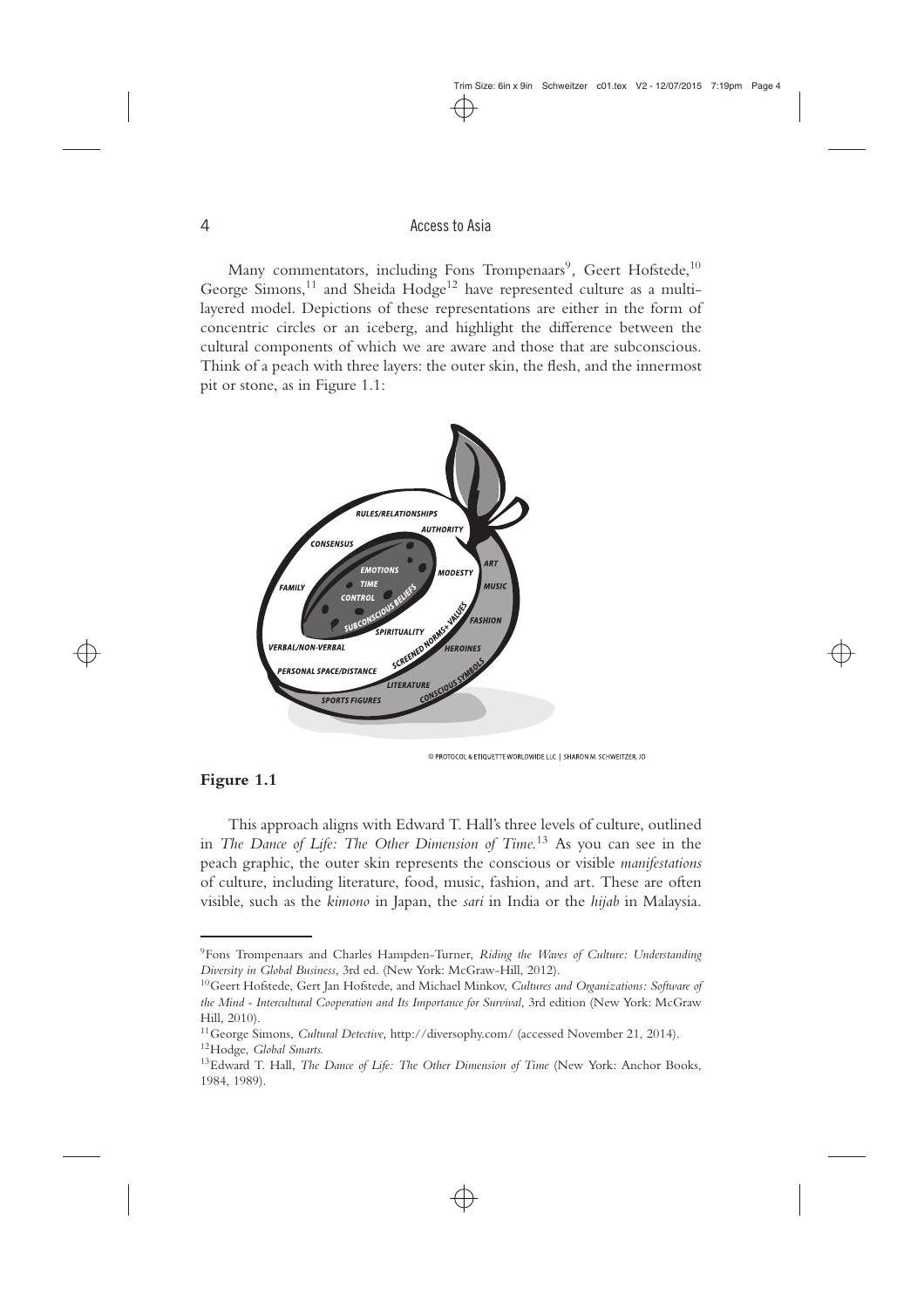#### A Question of Culture 5

The middle layer or *flesh* comprises norms and values that are often unknown to people outside that culture. Examples include authority, consensus, family, modesty, personal space, and spirituality.

The innermost pit or stone represents the hidden or subconscious assumptions held by a culture about how the world *works,* such as fatalism, environmental control, and notions of time. Consider the analogy of a goldfish in water. That medium is pivotal to the way the goldfish lives and breathes until the water evaporates or the bowl breaks. This is similar to the culture shock that many experience when moving to a different culture.

Let's now consider the less-than-desirable relationship J.B. has with his U.S. partners and contrast that with his more satisfactory dealings with the German company. How can this be, when you would expect there to be greater similarities between Germany and the U.S. than between Germany and India?

Many factors are involved in business dealings with culturally different partners. One model was developed by Geert Hofstede, who, having analyzed cultural differences since the late 1960s, identified six "dimensions of national cultures,"14 three of which are especially pertinent to the J.B. example.

The first of these is what Hofstede identified as *uncertainty avoidance,* meaning the degree to which a culture is tolerant of ambiguity and feels comfortable with unknown situations. Ironically, the United States and India are closer to each other in terms of their comfort with uncertainty than either of them is with the Germans. However, as Hofstede explains, the Germans compensate for their desire to avoid uncertainty by relying on others' expertise. This aligns well with the Indian preference for *power,* another of Hofstede's dimensions. In India, power is unequally distributed throughout the culture, with the *boss* (J.B.) being the final decision maker. When the Germans asked J.B. if his suggestion was the best option, and he confirmed that it was, they accepted his opinion. The Germans were presumably able to reduce their level of uncertainty by giving credence to the power differential that J.B. is afforded in Indian society as the head of the company.

The third relevant dimension to mention here is that of *short-term*or*long-term orientation.* Germany and the U.S. are both examples of the Western tendency for seeking results in the short-term. In comparison, many Asian cultures, such as India, prefer to take a long-term view. As one Indian executive explained:

By taking the long view, Indians are apt to make allowances for the fact that not everything is always going to go to plan. That includes the fact that early on in a relationship there are bound to be hiccups. This is only to be expected, given the complexity of human interactions. Yet it's remarkable

<sup>14</sup>Geert Hofstede, Gert Jan Hofstede, and Michael Minkov, *Cultures and Organizations: Software of the Mind - Intercultural Cooperation and Its Importance for Survival,* 3rd edition (New York: McGraw Hill, 2010).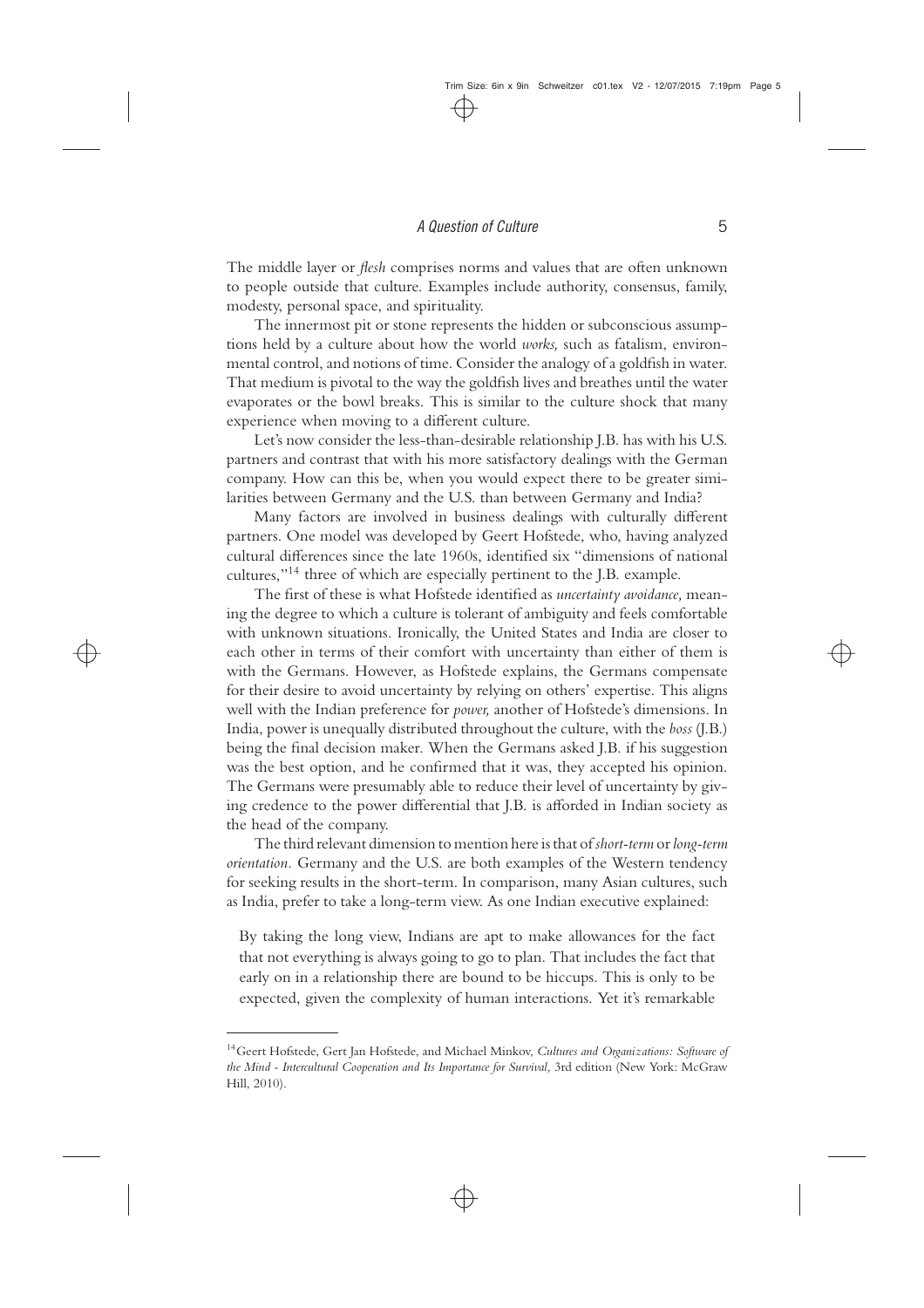### 6 Access to Asia

to us how Americans hold to the belief in one Truth, whereas we Indians know there to be many Truths, each one applicable according to the context in which it is applied.

Again, why is there more alignment between the Indian and German executives, and more friction between J.B. and his U.S. partners? Perhaps because of J.B.'s industry experience and expertise, the Germans received assurance that their short-term needs would be met. Trust is highly relevant here. Former President Ronald Reagan's comment, "Trust but verify," is anathema to Indians, who would not consider the need for verification to be indicative of trust.

## **Why This? Why Now?**

Cultural considerations vary geographically in many countries. In the U.S., for example, conducting business in the Midwest is different from doing so in Texas or California. As the former CEO of Coca-Cola, Doug Ivester, said, "As economic borders come down, cultural barriers go up, presenting new challenges and opportunities in business."<sup>15</sup> According to Athanasios Vamvakidis, an economist in the International Monetary Fund's Asia and Pacific Department, "Alongside the globalization process, countries have been increasing their regional economic links through regional trade agreements."<sup>16</sup>

As economic borders have come down, what about the cultural barriers? The authors of *Getting China and India Right,* Anil K. Gupta and Haiyan Wang, stated that any organization looking to make progress in these markets needs to embrace the kind of long-term orientation typical of India and China and rarely found in Western countries:

According to Gupta and Wang: "Most companies will find that their existing knowledge about how to succeed in other markets teaches them little about how to succeed in China and India. If they want to aim for market leadership rather than merely skimming the cream at the top, they will need to engage in considerable learning from scratch."

With that in mind, you are about to discover a little more about the ways U.S. culture compares with Asian cultures. What you find out will create a baseline for understanding the different perspectives among these cultures and help create deeper, more lasting, and more trusted relationships. After all, in order to know how to relate to other cultures, you first need to know where *you* are standing.

<sup>15</sup>Robert Rosen, *Global Literacies* (New York: Simon & Schuster, 2000), 21.

<sup>16&</sup>quot;Regional Trade Agreements or Broad Liberalization: Which Path Leads to Faster Growth?" *IMF Staff Papers* 46, no. 1 (March 1999).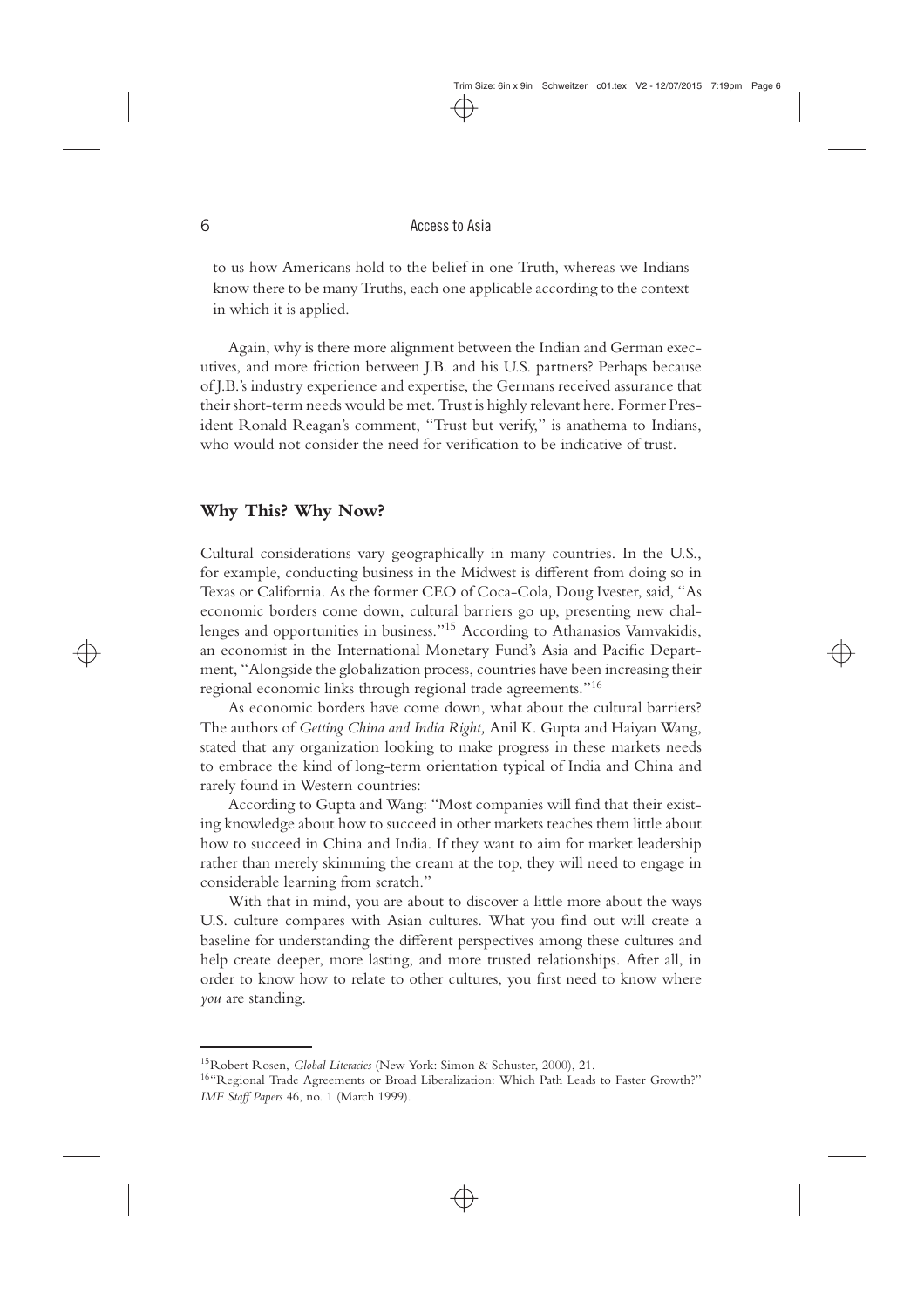#### A Question of Culture 7

So, here's a question for you:

# **Who Are "Americans"?**

The term *American* is very broad and includes the inhabitants of Central, Latin, North, and South America. It doesn't just refer to people who live in the U.S., as the following table illustrates.

#### **Table 1.1**

| North America   | A continent with 23 countries (Antigua and Barbuda;                 |
|-----------------|---------------------------------------------------------------------|
|                 | Bahamas; Barbados; Belize; Canada; Costa Rica; Cuba;                |
|                 | Dominica; Dominican Republic; El Salvador; Grenada;                 |
|                 | Guatemala; Haiti; Honduras; Jamaica; Mexico; Nicaragua;             |
|                 | Panama; St. Kitts & Nevis; St. Lucia; St. Vincent and the           |
|                 | Grenadines; Trinidad and Tobago; United States) and                 |
|                 | dozens of possessions and territories. <sup>17</sup>                |
| South America   | A continent with 12 countries (Argentina; Bolivia; Brazil;          |
|                 | Chile; Columbia; Ecuador; Guyana; Peru; Paraguay;                   |
|                 | Suriname; Uruguay; Venezuela) and three territories                 |
|                 | (Falkland Islands; French Guiana; Galapagos Islands). <sup>18</sup> |
| Central America | A region comprising seven countries (Belize; Costa Rica;            |
|                 | El Salvador; Guatemala; Honduras; Nicaragua; Panama). <sup>19</sup> |
| Latin America   | A region comprising: Mexico, Central America, South                 |
|                 | America, and "the islands of the Caribbean whose                    |
|                 | inhabitants speak a Romance language." $^{20}$                      |
|                 |                                                                     |

There are numerous *Americans* in the world who have cultural customs and ways of interacting that are quite different from those found in the U.S. This is why, for this book, we have elected to use a more specific term and refer throughout to *U.S. Americans.*

Bear this in mind as you turn to the next chapter, in which we explore a little more about how U.S. Americans *think*.

<sup>17&</sup>quot;North America," Worldatlas, www.worldatlas.com/webimage/countrys/na.htm (accessed November 21, 2014).<br><sup>18</sup>"South America,"

Worldatlas, www.worldatlas.com/webimage/countrys/sa.htm (accessed January 9, 2015).

<sup>&</sup>lt;sup>19"</sup>Central America," Worldatlas, www.worldatlas.com/webimage/countrys/camerica.htm (accessed January 9, 2015).

 $^{20}$ Roger A. Kittleson, "History of Latin America," Encyclopedia Britannica, April 10, 2014, www.britannica.com/EBchecked/topic/331694/history-of-Latin-America (accessed January 9, 2015).